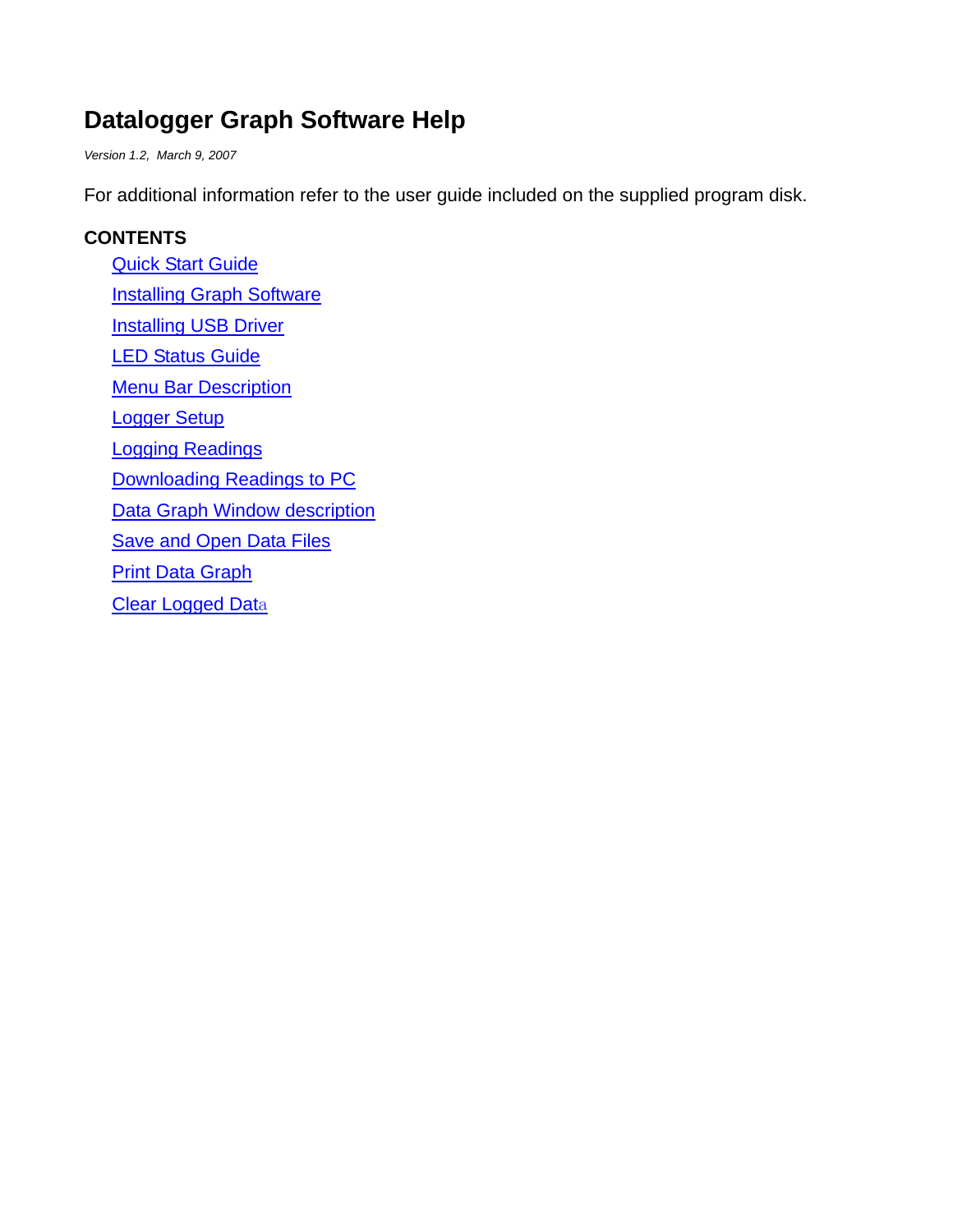# <span id="page-1-0"></span>**QUICK START GUIDE**

- 1. Remove the semi-transparent cap from the Datalogger.
- 2. Install the battery in the Datalogger. If battery has been installed, you'd better make sure the battery in the Datalogger is sufficient to finish your task. For more details, see USER'S GUIDE.
- 3. Insert the Datalogger into a free USB port on your computer. The computer will automatically detect the presence of the Datalogger and start the hardware installation process.
- 4. Double-click the Datalogger icon on your desktop to launch the graph software. You will see the Main Screen.
- 5. Set up and start the Data Logger and follow the setup procedure:
	- -Select the Start Mode
	- -Enter the Logger Name
	- -Select the Sample Point
	- -Select the LED Flash Cycle
	- -Confirm whether LEDs flash when the logging exceed the configured alarm level.
	- -Select the Unit for Temperature.
	- -Enter Low Alarm and High Alarm for Temperature and Relative Humidity.
	- -Then click the Setup button
- 6. The summary screen will appear.
- 7. Remove the Logger from the computer and place it in the location where you want to measure temperature.

*Notes: When the Logger is connected to the USB port, the battery inside the Data Logger is discharged at a higher rate than normal. To conserve battery life, do not leave the Logger connected to the USB port for a prolonged period of time.* 

# **INSTALLING GRAPH SOFTWARE**

- 1. Start Windows
- 2. Insert the CD into the CD-drive of your computer.
- 3. Run SETUP.EXE installation program on the CD, install it to the referred file directory.
- 4. The datalogger icon will be built on your desktop.

# **INSTALLING USB DRIVER**

- 1. Insert the datalogger into a USB port on the computer.
- 2. Then the Windows system will show finding a new hardware.
- 3. Ensure the CD is in the CD-drive.
- 4. Choose specific directory to the CD in the CD-Drive.
- 5. The Windows system will start copying USB driver to your computer.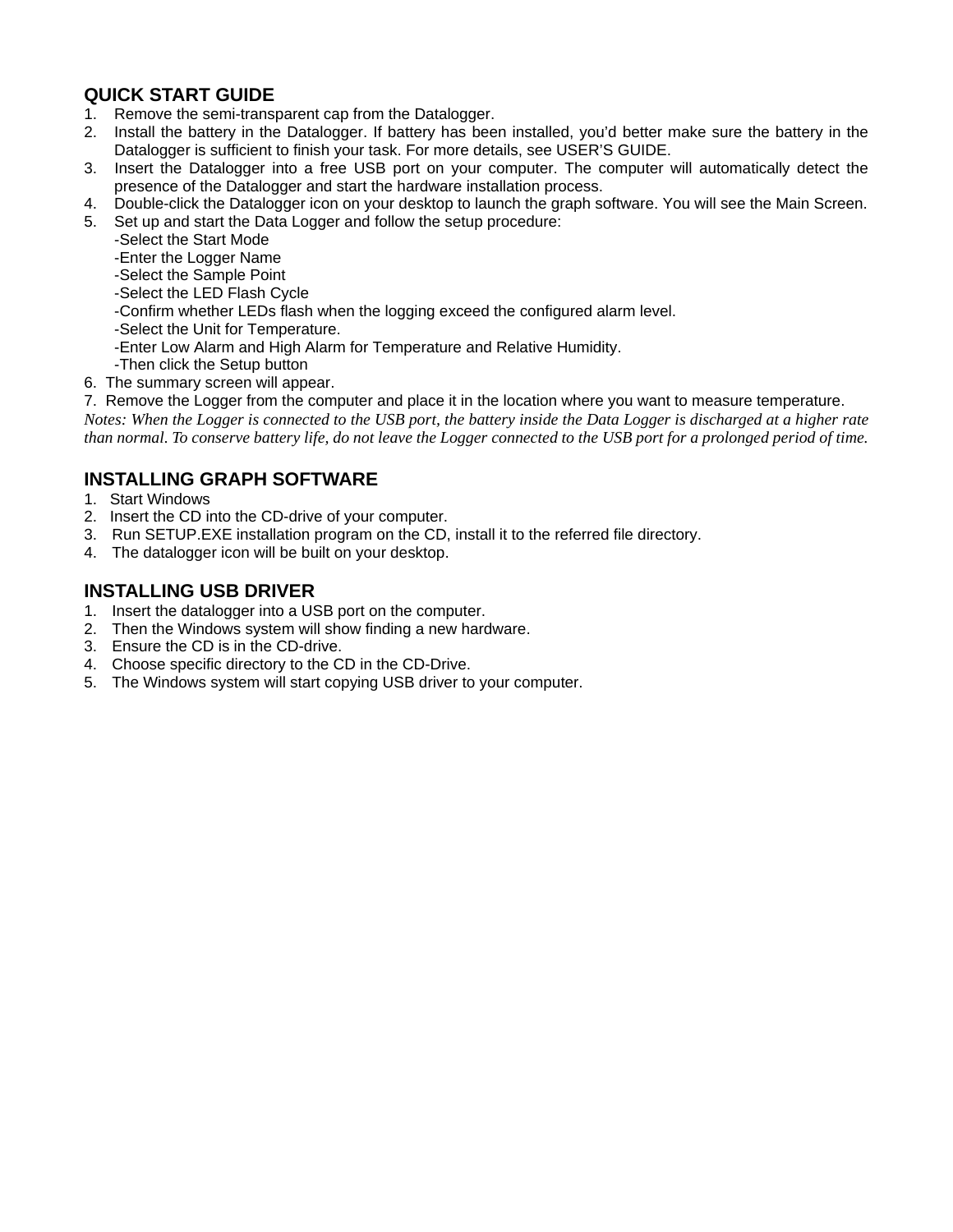# <span id="page-2-0"></span>**LED STATUS GUIDE**



| <b>LED Status</b> | <b>Indication</b>                                                                       | <b>Action</b>                                                                           |
|-------------------|-----------------------------------------------------------------------------------------|-----------------------------------------------------------------------------------------|
|                   | <b>Both LED lights OFF</b>                                                              |                                                                                         |
| <b>REC ALM</b>    |                                                                                         |                                                                                         |
|                   | <b>Logging not active</b><br>Or                                                         | <b>Start logging</b>                                                                    |
|                   | <b>Low Battery</b>                                                                      | <b>Replace battery and</b><br>download the data                                         |
|                   | One green flash every 10 sec. *                                                         |                                                                                         |
| <b>REC ALM</b>    | Logging active, no alarm condition**                                                    |                                                                                         |
|                   | Green double flash every 10 sec.<br><b>Delayed start</b>                                | To start, hold the start<br>button until Green and<br><b>Yellow LED flash</b>           |
|                   | Red single flash every 10 sec. *                                                        |                                                                                         |
| <b>REC ALM</b>    | Logging active, low alarm condition for RH***                                           |                                                                                         |
|                   | Red double flash every 10 sec. *<br>Logging active, high alarm condition for RH***      |                                                                                         |
|                   |                                                                                         |                                                                                         |
|                   | Red single flash every 60 sec.<br>Low Battery****                                       | If logging, logger will stop<br>automatically. No data will<br>be lost. Replace battery |
|                   | Yellow single flash every 10 sec. *                                                     |                                                                                         |
| <b>REC ALM</b>    | Logging active, low alarm condition for TEMP***                                         |                                                                                         |
|                   | Yellow double flash every 10 sec. *<br>Logging active, high alarm condition for TEMP*** |                                                                                         |
|                   | Yellow single flash every 60 sec.<br><b>Logger memory full</b>                          | Download the data                                                                       |

\* To save power, the logger's LED flashing-cycle can be changed to 20s or 30s via the supplied software.

\*\* To save power, alarm LEDs for temperature and humidity can be disabled via the supplied software.

\*\*\*When both temperature and relative humidity readings exceed alarm level synchronously, LED status indication alternate every cycle.

\*\*\*\*When the battery is low, all operations will be disabled automatically. NOTE: Logging automatically stops when the battery weakens (logged data will be retained). The supplied software is required to restart logging and to download logged data.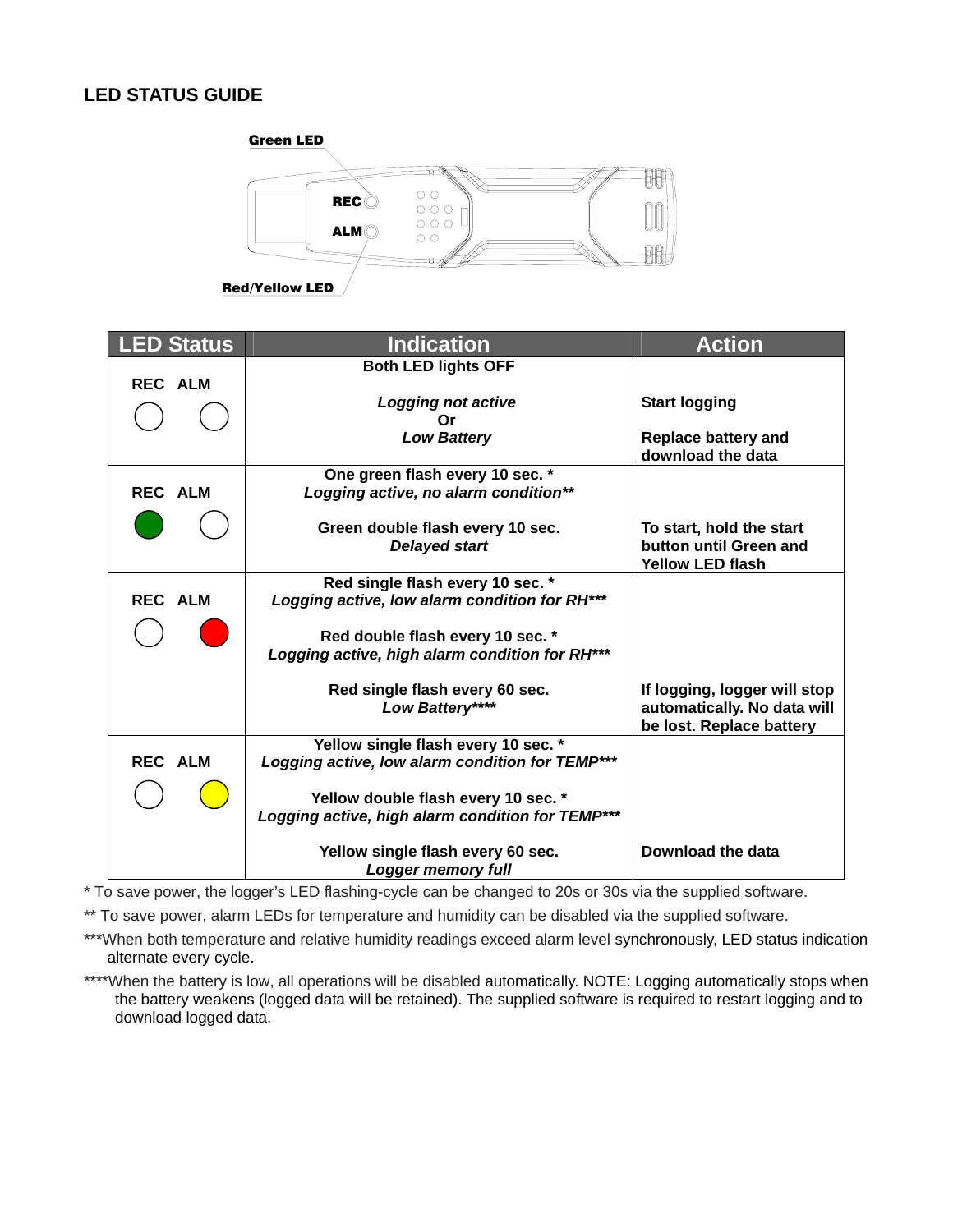#### <span id="page-3-0"></span>**MENU BAR**



From left to right the menu bar icons represent DATA DOWNLOAD, LOGGER SETUP, FILE OPEN, FILE SAVE-AS, FILE PRINT, VIEW ALL, and ZOOM. In addition, the FILE, VIEW, LINK, and HELP pull-down menus are available here. All will be discussed in the following paragraphs. Start by setting up the Logger as explained in the following section.

#### **SETUP THE LOGGER**

Click on the computer icon on the menu bar  $(2^{nd}$  from left) or select LOGGER SET from the LINK pull-down menu. The Setup window will appear as shown below; descriptions for each field in the Setup window are listed directly below the illustration:

| Connected                                   |                     |               |                           |  |  |
|---------------------------------------------|---------------------|---------------|---------------------------|--|--|
| <b>Basic Settings</b>                       |                     |               |                           |  |  |
| <b>Current Time:</b>                        | 02-16-2007 16:24:25 |               | <b>6 Manual C Instant</b> |  |  |
| Logger Name:                                | <b>Logging Name</b> |               | Max. 15 words!            |  |  |
| Sample Rate(Sec.): 10s<br>Sample Points: 50 |                     |               |                           |  |  |
| LED Flash Cycle: 6 10s C 20s                | $\bigcirc$ 30s      |               |                           |  |  |
| <b>Alarm Settings</b>                       |                     |               |                           |  |  |
| <b>LEDs flash for high and low alarm</b>    |                     |               |                           |  |  |
| Low Alarm 0<br>Temperature:                 |                     | High Alarm 40 | Unit: $oC$ $\rightarrow$  |  |  |
| Relative Humidity: Low Alarm 35             |                     | High Alarm 75 | Unit: %RH                 |  |  |
|                                             | <b>Default</b>      | <b>Setup</b>  | Cancel                    |  |  |
|                                             |                     |               |                           |  |  |

- The CURRENT TIME field will automatically synchronize with the PC date and time setting
- The MANUAL and INSTANT select buttons allow the user to start datalogging immediately when the Setup window is exited (INSTANT) or at a later time (MANUAL). Explained in the LOGGING READINGS section
- The LOGGER NAME field allows the user to select a unique name for the logger
- The SAMPLE POINTS field instructs the logger to take a finite number of readings
- The SAMPLE RATE pull-down menu instructs the logger to log readings at a specific rate
- The LED Flash Cycle can be set by the user (the longer the time, the longer the battery life)
- The ALARM SETTINGS portion of the SETUP window allows the user to set HIGH and LOW temperature/RH limits and disable the flashing of the Logger's LEDs thereby conserving battery energy

Click on the SETUP button to save changes. Press the DEFAULT button to set the Logger to factory default condition. Press the CANCEL button to abort the setup.

*Notes: Any stored data will be permanently erased when Setup is finished. To enable you to save this data before it is lost, click Cancel and then you need to download data.* 

 *The battery will in all likelihood run out before logger will have finished specified sample points. Always ensure that the remaining charge in the battery is sufficient to last the complete duration of your logging exercise. If in doubt,*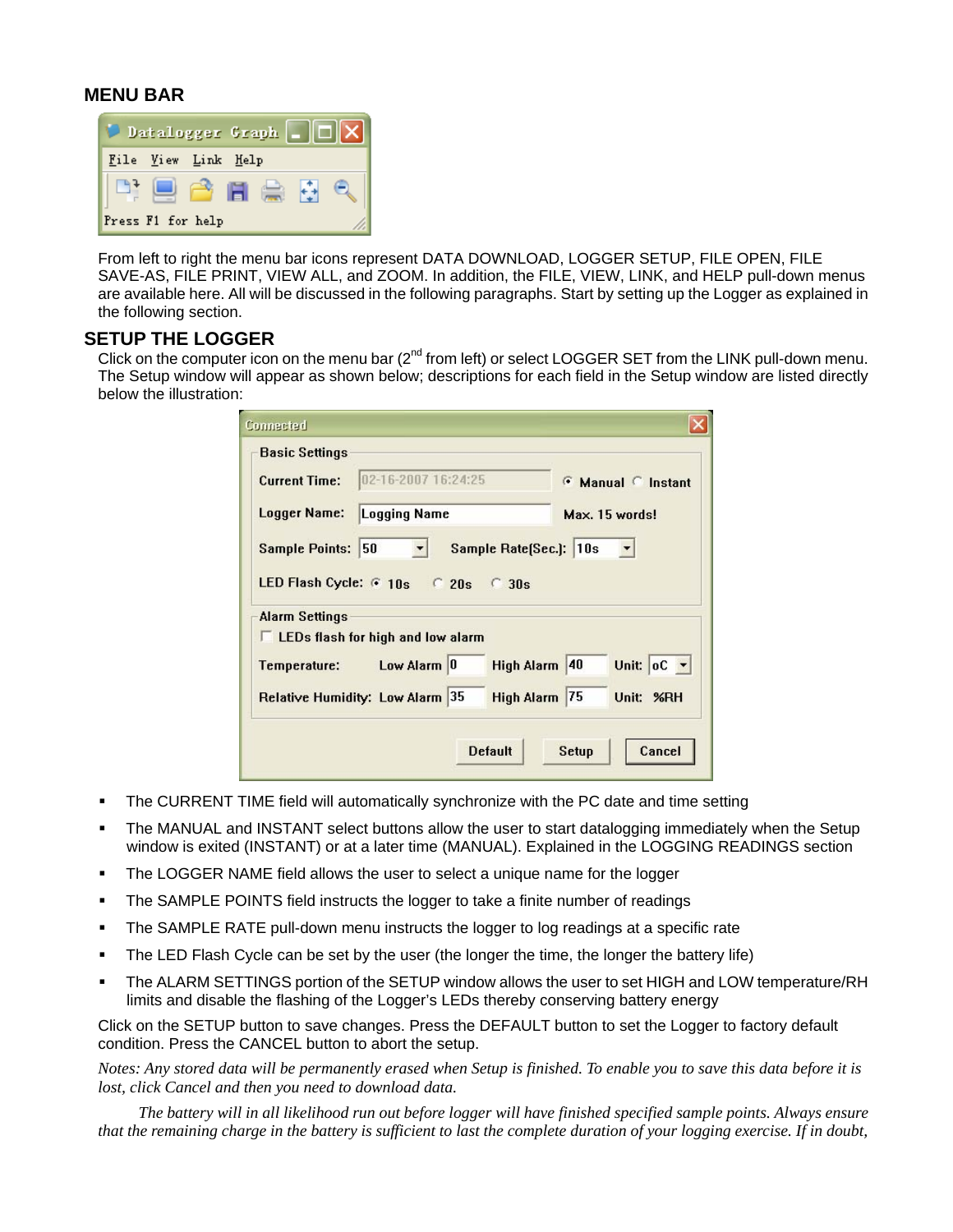<span id="page-4-0"></span>*we recommend that you always install a fresh battery before logging critical data.* 

### **LOGGING READINGS**

If INSTANT was selected in the SETUP window, the Logger begins logging at the instant the SETUP button is pressed. If MANUAL was selected, the Logger must be manually started by pressing and holding the Logger's yellow button for approx. 3 seconds or until the two LEDs on the Logger flash at the same time.

Logging will continue at the programmed sample rate until the number of readings (sample points) specified in the Setup window is reached.

The green LED flashes once per sample point and the red or yellow LED flashes when user programmed alarm limits are exceeded. For details, see LED status guide.

#### **DOWNLOAD SAVED DATA TO PC**

To transfer the readings stored in the Logger to the PC:

- 1. Connect the Logger to the same USB port used when the Logger was initialized
- 2. Open the Datalogger software program if it is not still running
- 3. Click the Download icon (1<sup>st</sup> on the left) or select Data Download from the LINK pull-down menu
- 4. The Window shown below will appear. Press DOWNLOAD to begin transferring readings

| <b>Connected</b>                                                                |      |        |  |  |  |  |
|---------------------------------------------------------------------------------|------|--------|--|--|--|--|
| Download                                                                        |      |        |  |  |  |  |
| Press Download to stop logging and load data<br>from logger, or Cancel to exit. |      |        |  |  |  |  |
| Download                                                                        | View | Cancel |  |  |  |  |

If readings are successfully transferred, the VIEW screen and the SAVE screen (both shown below) will appear. In the SAVE screen, name the file and save it to a convenient location. At a later time, the user can select SAVE-AS and save the data as an Excel, Text, or Bitmap file (explained in next section), however, the data in this case is saved as an .rec file for use in this program only.

| Save                                                                                                                                            |                                                                                                                                |  |
|-------------------------------------------------------------------------------------------------------------------------------------------------|--------------------------------------------------------------------------------------------------------------------------------|--|
| Save in: Cocal Disk (C:)                                                                                                                        | ▾▏ゃ๛๙๏                                                                                                                         |  |
| 5f69e7f025b780eb3f42bd9a2de49514<br>CP2101WIN<br>Crystal<br>Datalogging Printing Series<br>DELL<br>Diamond<br>Documents and Settings<br>drvrtmp | <b>EXACT</b><br>Extech 407752 HandHeld<br>HandHeld<br>harry<br>My Downloads<br><b>INVIDIA</b><br>Program Files<br><b>IPVSW</b> |  |
| Ш                                                                                                                                               |                                                                                                                                |  |
| <b>TEST 123</b><br>File name:                                                                                                                   | Save                                                                                                                           |  |
| Save as type:<br>Logger Files (*.rec)                                                                                                           | Cancel                                                                                                                         |  |

In the VIEW screen (below) press VIEW to see the data graphically. If there are no readings currently stored in the Logger, the program will let the user know via warning screen.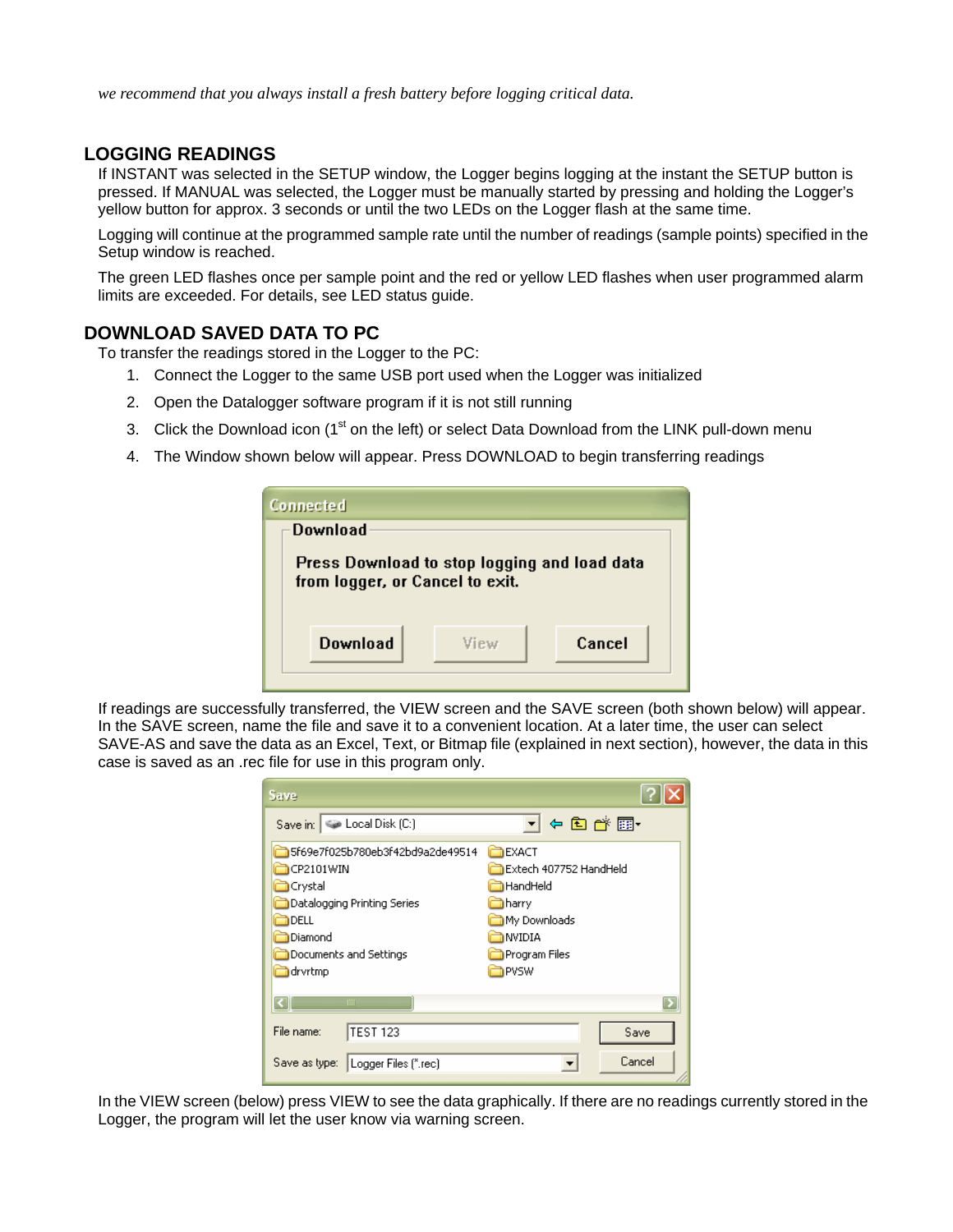<span id="page-5-0"></span>

When VIEW is pressed, the Data Graph window appears (pictured and discussed in the next section)

# **DATA GRAPH**

The Data Graph window presents the transferred data in x-y graph format with Date/Time represented on the horizontal axis and Temperature / %Relative Humidity / Dew Point / Alarm Limits represented on the y axis:



To zoom in and zoom out data regions, there are several approaches, these are:

- 1. Use the mouse to click and drag a box around any data area to magnify the area selected.
- 2. Click on the zoom magnifier icon tool on the menu bar
- 3. Select VIEW ALL or ZOOM OUT from the VIEW pull-down menu.